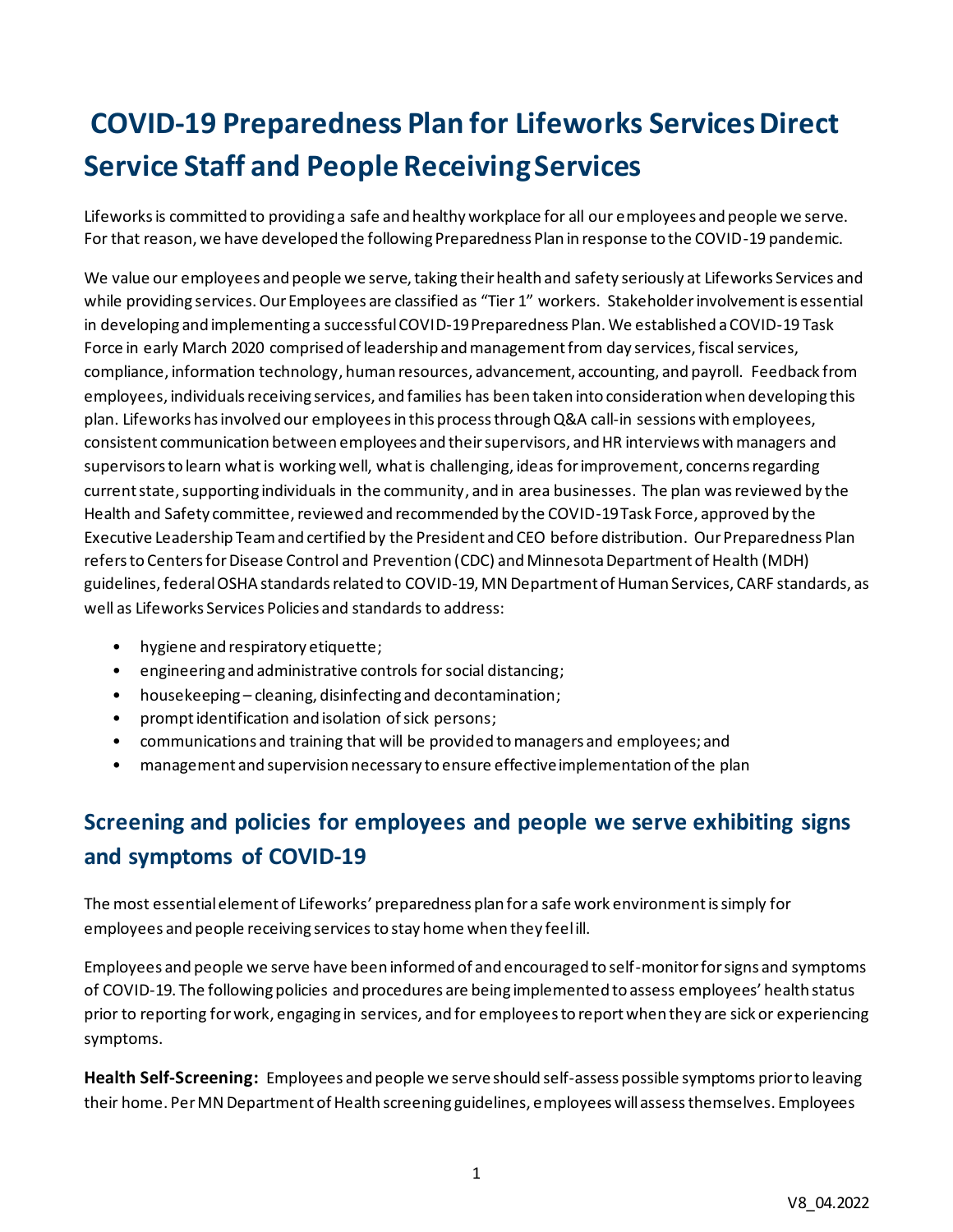will not report to work, will stay away from other people, and contact their health care providerif they have any of the following symptoms:

- A fever of 100.4 F. or higher or feel they have a fever
- Chills
- A new cough
- Shortness of breath
- A new sore throat
- New muscle aches
- New headache
- New loss of smell or taste.

Prior to providing in person services, employees will confirm with people we serve, that they have not tested positive for COVID-19, nor have they had direct contact with a person who has tested positive. This includes living with someone who has tested positive for COVID-19. Minnesota Department of Health has additional guidelines for when to quarantine after exposure to a positive COVID-19 case. Engaging in services or delivering servicesis an individual's acknowledgement that they've assessed their wellness, do not have any of the symptoms listed above, and therefore present no risk to othersthat day.

**If sick or experiencing symptoms at home:** Employees will email and/or call their direct supervisor to inform them that they are sick or experiencing symptoms at home. The supervisor will inform human resources immediately. People we serve, or someone on their support team, should call, text, or email their direct service contact.

**If sick or experiencing symptoms while at work or in the community:** Employees will immediately inform their direct supervisor by email or phone. The supervisor will inform human resources immediately. People we serve or their support team will call, text, or email their direct service contact to notify them they are experiencing symptoms of COVID-19. This includes if someone in their household tests positive for COVID-19 and it's within the 2 days of contact with Lifeworks employees. People we serve will follow MDH guidelines after an exposure to COVID-19 and their place of employment's preparedness plans.

**How to isolate in the workplace or the community until they can be sent home:** The employee is asked to leave immediately after communicating they are sick if they are able to do so safely and a plan is in place for individuals receiving services. If the employee needs to wait for transportation assistance or for another direct service staff to arrive, the employee will isolate in their personal vehicle or a designated isolation area. A person receiving services will remain with direct service staff away from other people or at a designated isolation area until transportation arrives to bring them home.

**Policies:** Lifeworks Services has implemented leave policies that promote employees staying home when they are sick, when household members are sick, or when required by a health care provider to quarantine or isolate themselves or a member of their family or household. Lifeworks PTO, Banked Sick Time, FMLA and additional leave policies are found in the employee handbook. Requests for accommodations for employees with underlying medical conditions or who have household members with underlying health conditions will be reviewed and discussed with the employee's supervisor and the Human Resources manager.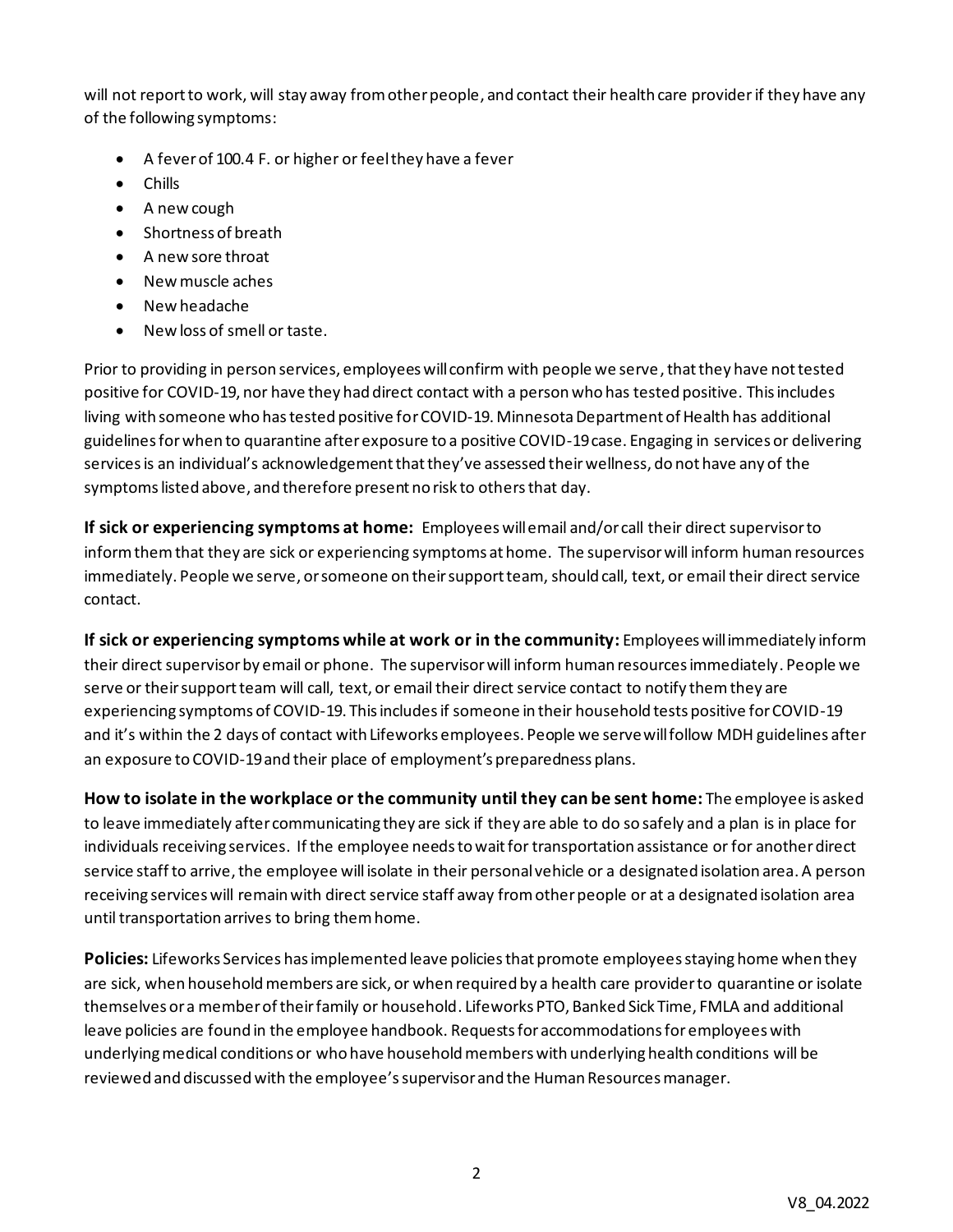Lifeworks Services has a communicable disease policy and Lifeworks Response to Reported COVID-19 Diagnosis procedure for informing individuals if they have been exposed to COVID-19 while at work or while receiving services. This exposure may require them to quarantine for a specified amount of time. In addition, the Response to Reported COVID-19 Diagnosis Process addresses the steps taken when an employee or person receiving services is exposed to a person with COVID-19.

In addition, Lifeworks HIPAA Privacy Policy, the training for this policy and procedures, and state required personnel record policies have been implemented to protect the privacy of Individuals' health status and health information.

### **Handwashing**

Basic infection prevention measures are being implemented across Lifeworks Services at all times. Employees and people we serve are instructed to wash their hands for at least 20 seconds with soap and water frequently throughout the day, but especially at the beginning and end of their shift, prior to any mealtimes and after using the restroom. Hand sanitizer (that use sanitizers of greater than 60% alcohol) may be used for hand hygiene in place of soap and water, or if hands are not visibly soiled. Handwashing signs are posted in our facilities.

### **Respiratory etiquette: Cover your cough or sneeze**

Employees and people we serve are being instructed to cover their mouth and nose with their sleeve or a tissue as they are able, when coughing or sneezing and to avoid touching their face, in particular their mouth, nose and eyes, with their hands. They should dispose of tissues in the trash and wash or sanitize their hands, with assistance if needed, immediately afterward.

### **Physical distancing**

All Lifeworks Employees and people we serve should practice physicaldistancing, maintaining 6 feet apart, when in person. Physical distancing will be followed in all environments when possible. If physical distance is not possible it is recommended to wear masks, however this is a recommendation, not a requirement.

**Visitors:** The doors are locked at all Lifeworks facilities and information is posted with phone numbers to call in the event someone needs assistance. Visitors are allowed at Lifeworks program locations only when approved by the Program Manager. Meetings outside of Lifeworks facility will follow the building or homes response to COVID-19. This includes if masks are requested to be worn. Lifeworks staff hosting a visitors will sign the visitors name on the sign in sheet of the facility.

**Vendors:**Vendors may not access the building to provide any service unless pre-authorized by a Managerlevel position or above. Vendors approved to enter must acknowledge that they have assessed their own wellness, reviewed symptoms and confirm they are symptom-free. Lifeworks staff hosting a vendor will sign the vendors name on the sign in sheet of the facility.

Approved vendors must be accompanied by a Lifeworks employee.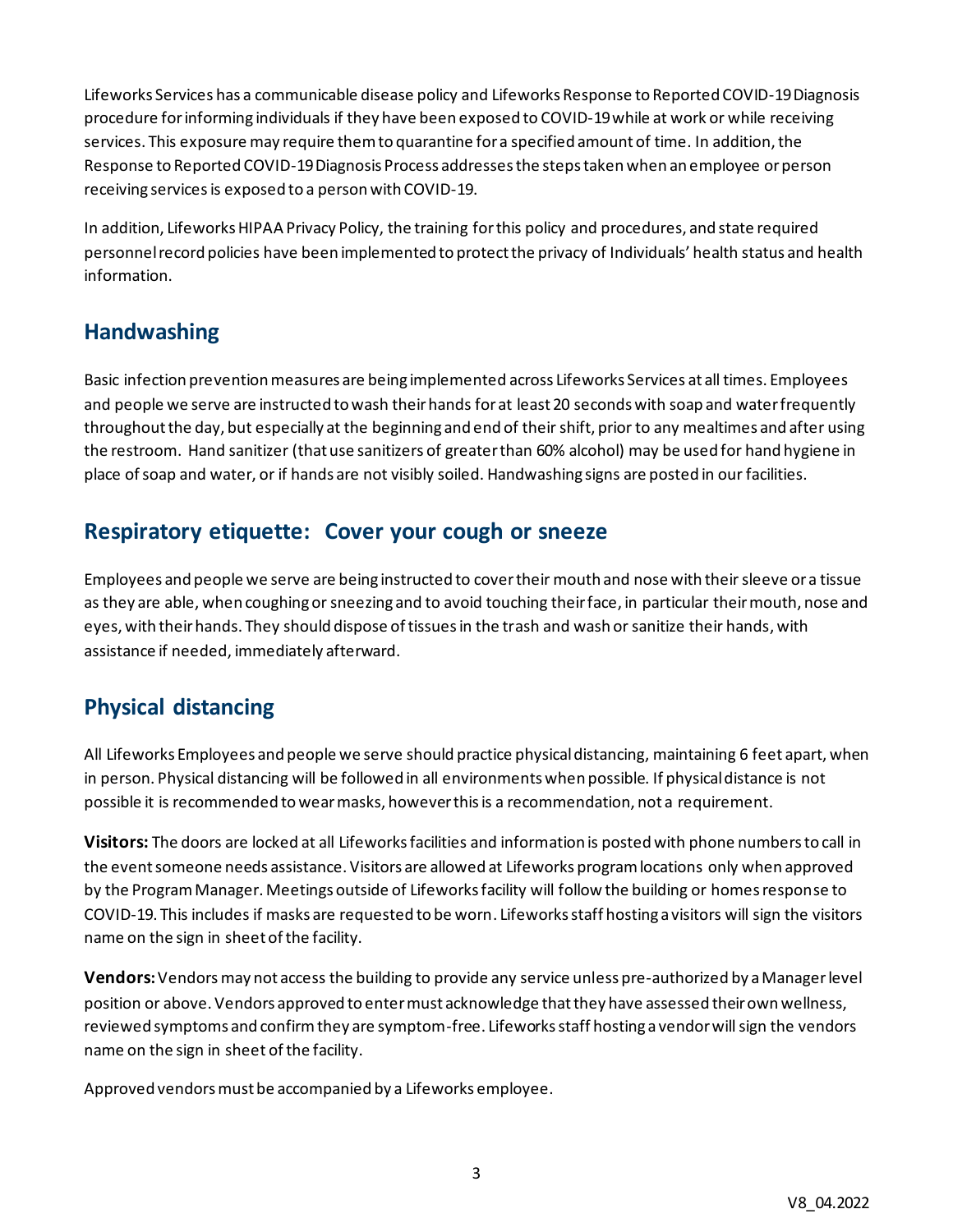**Face Coverings:** At this time masks are not required except for when employees are providing cares, passing medications, and preparing meals. Respect individuals' choice to continue or discontinue wearing mask outside of the parameters identified in the previous statement. If physical distancing is not possible, it is recommended, not required, to wear a mask. All employees and people we serve are to follow guidelines in buildings, when entering an individual's home, or when working in the community buildings. Practicing social distancing, maintaining at least 6 feet between each person, will continue.

People we serve and employees are strongly encouraged to wear masks, as they are able, throughout the duration of their service time if they are not able to wear keep physical distance. Clean, laundered, non-medical grade masks are available to employees and people we serve.

CDC guidelines to face coverings or masks include:

- Cloth mask that is homemade and covers the person's mouth and nose.
- A disposable or clean, laundered, cloth surgical mask.

Per CDC Guidance (2/2021) recommended masks should:

- Have two or more layers of washable, breathable fabric
- Have a nose wire to prevent air from leaking out of the top of the masks
- Completely cover your nose and mouth
- Fit snugly against the sides of your face and don't have gaps

Coffee filters, ski masks, winter scarves, and silk scarves do not meet the necessary criteria for a face mask.

**Community:** Staff must wipe down touched surfaces before and after use. Employees providing services in the community will have designated cleaning products, hand sanitizer, and gloves in a refillable kit.

**Virtual and In-Person Group Meetings:** Zoom for Healthcare and FaceTime still are the preferred virtual methods for meeting with a group however, not the only option. Face to face meetingsin a Lifeworks facility at this time must be coordinated with the Program Manager to ensure space available. In-Person meetings should continue to practice physical distance in Lifeworks facilities and the community when possible.

All employees must maintain a physical distance of six feet between themselves and the individual served or other employees.

**Transporting Individuals Receiving Services:** Prior to getting on transportation, individuals will complete a self-assessment to determine they do not have COVID-19 symptoms and have not had contact with someone who has tested positive for COVID-19. Employees should support people receiving services to access rides from family, residential staff, public transportation, ridesharing services, or Metro Mobility first, and whenever possible. Ifthose methods of transportation are not available or in an emergency, contact Bob Platz Transportation Manager at 651-208-5577 or Miranda Madigan Transportation Coordinator at 612-703-2124 for further assistance. When a Lifeworks employee transportssomeone receiving services in their vehicle the following must occur:

• Staff and the person receiving services will refrain from drinking or eating while in transportation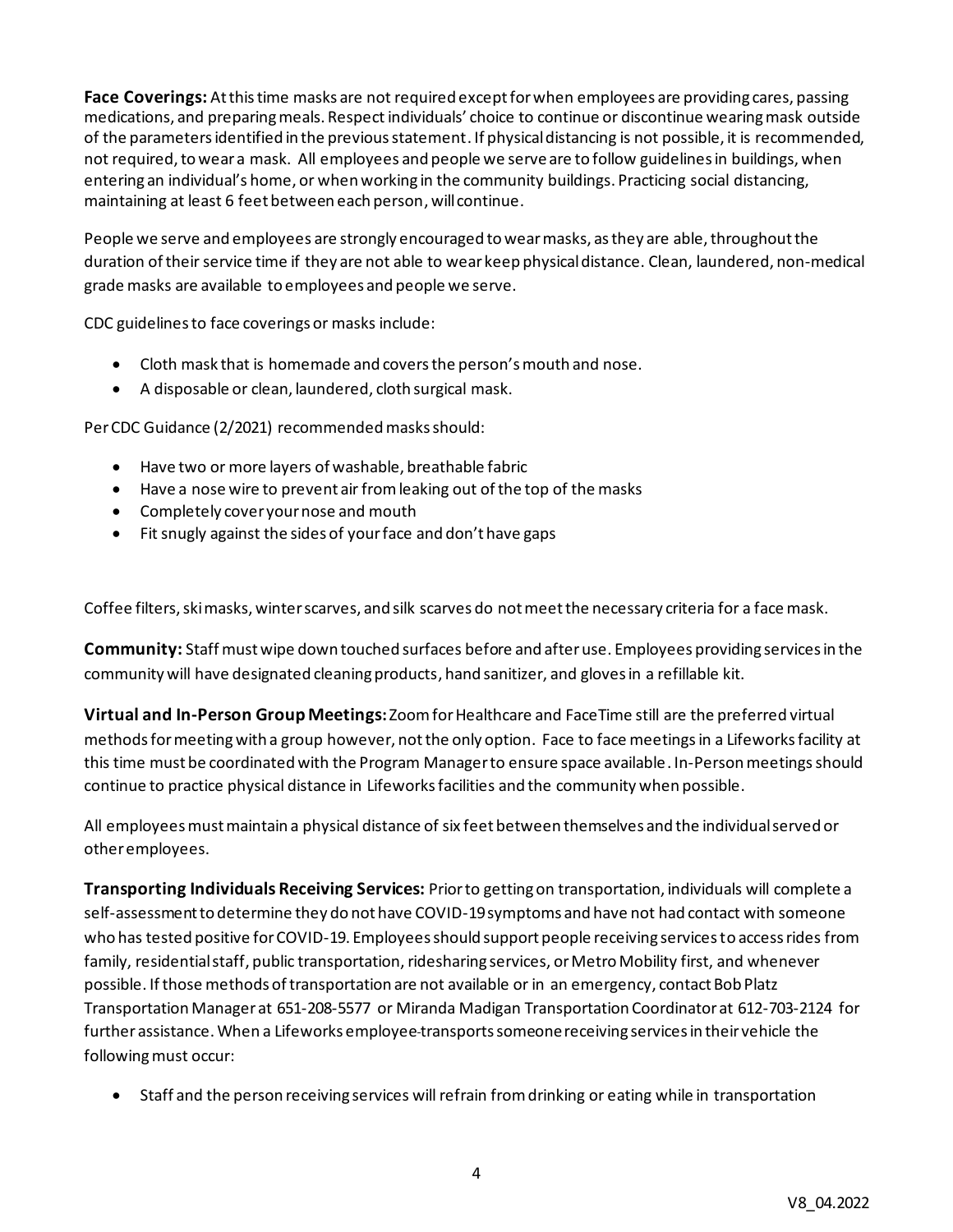- Staff is in the driver seat and the person(s) receiving services is in the rear most passenger side seat (not sitting directly behind the driver)
- Staff and the person receiving services have their windows down at least halfway, weather permitting, for the duration of the ride
- Clean and disinfect commonly touched surfaces in and on the vehicle prior to and immediately after transporting someone

In the event someone receiving services is not willing to comply with the above list, employees should consult their Manager to formulate an alternative transportation plan.

**Additional Supports:** This preparedness plan is intended to address many issues of safely working at Lifeworks, supporting people in the community, and accessing facility spaces. It is not intended to address specific issues of desk spacing, staggered scheduling, the number of employees working in a program facility at one time and other facilities, supplies and individual personnel issues. Contact Managerfor further assistance.

**Gathering and Sharing Equipment:** Allequipment, phones, computer equipment, desks, cubicles, workstations, offices, or other personal work tools and equipment will be wiped down after they have been used. Employees will not use other employees PPE.

### **Housekeeping**

Frequent cleaning and disinfecting will be conducted by each employee in high-touch areas of their own workspace, including vehicles, phones, keyboards, touch screens, and controls. Employees will be trained on proper cleaning procedures and supplied with designated cleaning products.

If an employee must access a Lifeworks facility, they must sign in on the electronic sign in sheet.

- Administrative Sign in sheet: I Drive>>Administrative Office>>Lifeworks Administrative Sign In
- Apple Valley Sign in sheet: I drive. I>Client Paperwork> Individual DT&H> Apple Valley> Apple Valley Sign in
- Brooklyn Park Sign in sheet: sign in sheets are front doors and Main office side, stored in I Drive>> Brooklyn Park scan>>sign in
- Mankato Sign in sheet: Mankato Staffing Outlook Calendar

Each employee will wipe down any areas they have touched using a designated disinfectant prior to leaving.

Employees will follow postings at each location and practice social distancing if other employees are present. As outlined in the Lifeworks Response to Reported COVID-19 Diagnosis Process, Lifeworks will contract with the cleaning service to conduct a thorough cleaning of the Lifeworks space when there is a diagnosed COVID-19.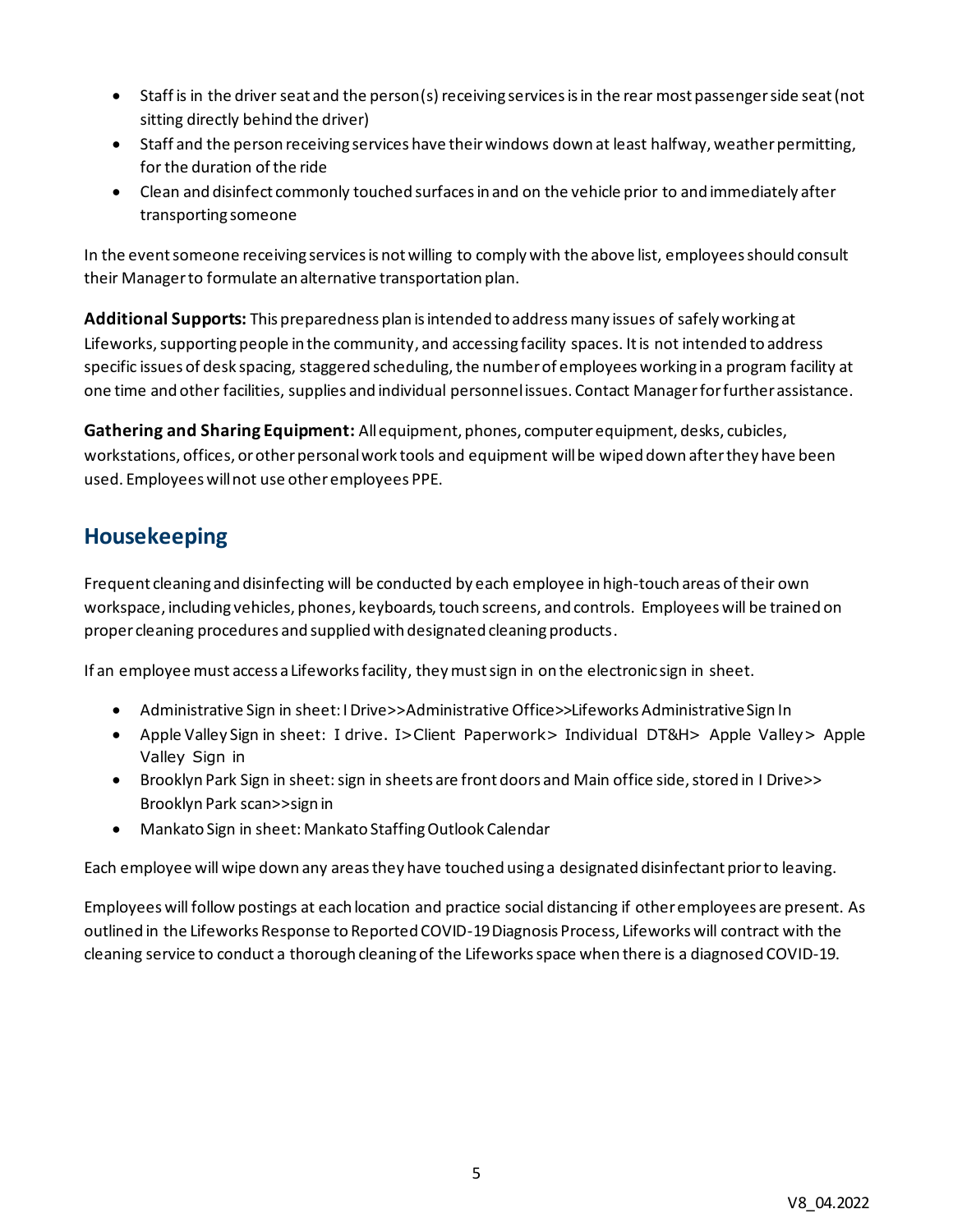### **Notification of Exposure to COVID-19**

Any employee or person served who has been in close contact[, defined by the CDC,](https://www.cdc.gov/coronavirus/2019-ncov/php/contact-tracing/contact-tracing-plan/appendix.html) with another person who has been diagnosed with COVID-19 will be notified of their potential exposure within 24 hours via phone call or email. Notification will include MDH direction to quarantine, symptoms and signs to monitor, and what to do if symptoms develop. For people we serve the following will be notified within 24 hours if applicable: guardian, residential contact, and case manager. Additional notification, while adhering to HIPAA policy, may include employers and transportation providers, if applicable. Lifeworks will implement the COVID-19 Reponses Process.

### **Communications and training**

**Communications:** The original Preparedness Plan was communicated to all employees the week of June 8, 2020. This plan was updated on May 2022 and communicated to all employees and people receiving services. This plan has continued to be updated with changes in guidance. . This plan has further been updated and communicated to all employees and posted on Lifeworks external website. Lifeworks will continue to seek feedback, update this plan as needed, and communicate any changes as needed.

This Preparedness Plan will remain in place for the foreseeable future.

**Training:** Lifeworks Employees will complete a PowerPoint training and a quiz with a minimum 80% score to ensure competency in Lifeworks LMS. Individuals receiving services will have a copy of the plan available to them, parents and guardians, residential staff, case manager, and all others as requested. Translated versions will be available on the website a[t www.lifeworks.org](http://www.lifeworks.org/), under COVID-19 resources or upon request. Respiratory etiquette will be demonstrated in trainings. Lifeworks will conduct refresher trainings at team meetings until such time as annual training will suffice. Instructions and reminders will be included in orientation and annual health and safety training. New employees and contractors will receive training during orientation.

**Monitoring:**Managers, supervisors, and all employees willmonitor the effectiveness of the program through observations and reportincidents to Human Resources. Human Resources and Compliance will assess incidents to determine themes and patterns to address regarding implementation of this plan. Human Resources will provide support for retraining and employee performance management.Management and Employees are to work through this new program together and update the training as necessary.

The original Preparedness Plan has been certified by Lifeworks Services management and was posted throughout the workplace May 2022. **It will be updated as necessary.**

- **Reviewed by Health and Safety Committee**
- **Recommended for approval by COVID-19 Taskforce**
- **Approved by Executive Leadership Team**
- **Certified by President and CEO**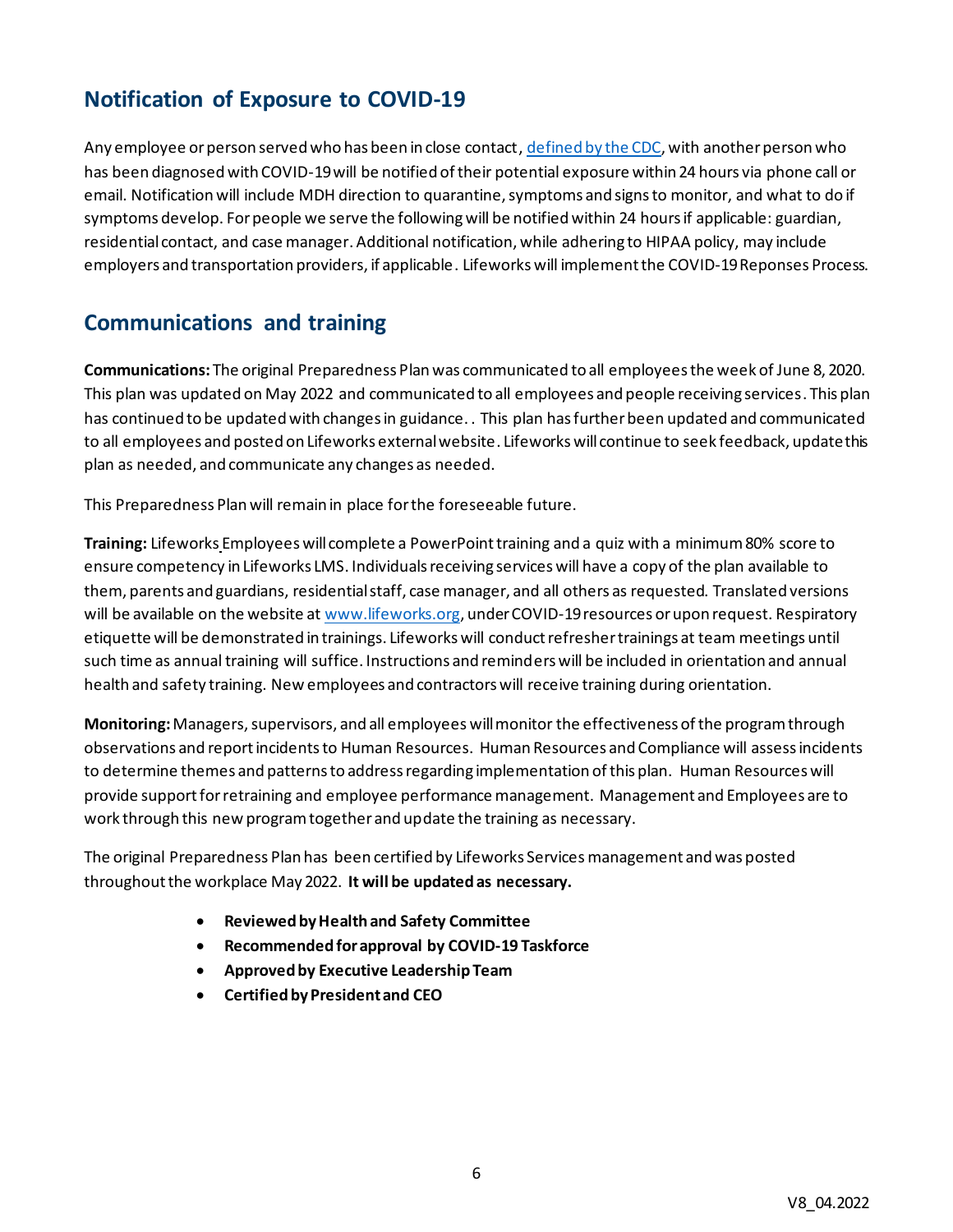### **Appendix A – Guidance for developing a COVID-19 Preparedness Plan**

#### **Lifeworks Policies –**

HIPPA Privacy Policy

Lifeworks Employee Handbook

Response to Reported VOCID-19 Diagnosis Process

#### **General**

[www.cdc.gov/coronavirus/2019-nCoV](http://www.cdc.gov/coronavirus/2019-nCoV)

[www.health.state.mn.us/diseases/coronavirus](https://www.health.state.mn.us/diseases/coronavirus/index.html)

[www.osha.gov](http://www.osha.gov/)

[www.dli.mn.gov](http://www.dli.mn.gov/)

#### **Handwashing**

[www.cdc.gov/handwashing/when-how-handwashing.html](http://www.cdc.gov/handwashing/when-how-handwashing.html)

[www.cdc.gov/handwashing](https://www.cdc.gov/handwashing/index.html)

<https://youtu.be/d914EnpU4Fo>

#### **Respiratory etiquette: Cover your cough or sneeze**

[www.cdc.gov/coronavirus/2019-ncov/prevent-getting-sick/prevention.html](http://www.cdc.gov/coronavirus/2019-ncov/prevent-getting-sick/prevention.html)

[www.health.state.mn.us/diseases/coronavirus/prevention.html](http://www.health.state.mn.us/diseases/coronavirus/prevention.html)

[www.cdc.gov/healthywater/hygiene/etiquette/coughing\\_sneezing.html](http://www.cdc.gov/healthywater/hygiene/etiquette/coughing_sneezing.html)

#### **Physical distancing**

[www.cdc.gov/coronavirus/2019-ncov/community/guidance-business-response.html](http://www.cdc.gov/coronavirus/2019-ncov/community/guidance-business-response.html)

[www.health.state.mn.us/diseases/coronavirus/businesses.html](http://www.health.state.mn.us/diseases/coronavirus/businesses.html)

#### **Housekeeping**

[www.cdc.gov/coronavirus/2019-ncov/community/disinfecting-building-facility.html](http://www.cdc.gov/coronavirus/2019-ncov/community/disinfecting-building-facility.html)

[www.cdc.gov/coronavirus/2019-ncov/prevent-getting-sick/disinfecting-your-home.html](https://www.cdc.gov/coronavirus/2019-ncov/prevent-getting-sick/disinfecting-your-home.html)

[www.epa.gov/pesticide-registration/list-n-disinfectants-use-against-sars-cov-2](https://www.epa.gov/pesticide-registration/list-n-disinfectants-use-against-sars-cov-2)